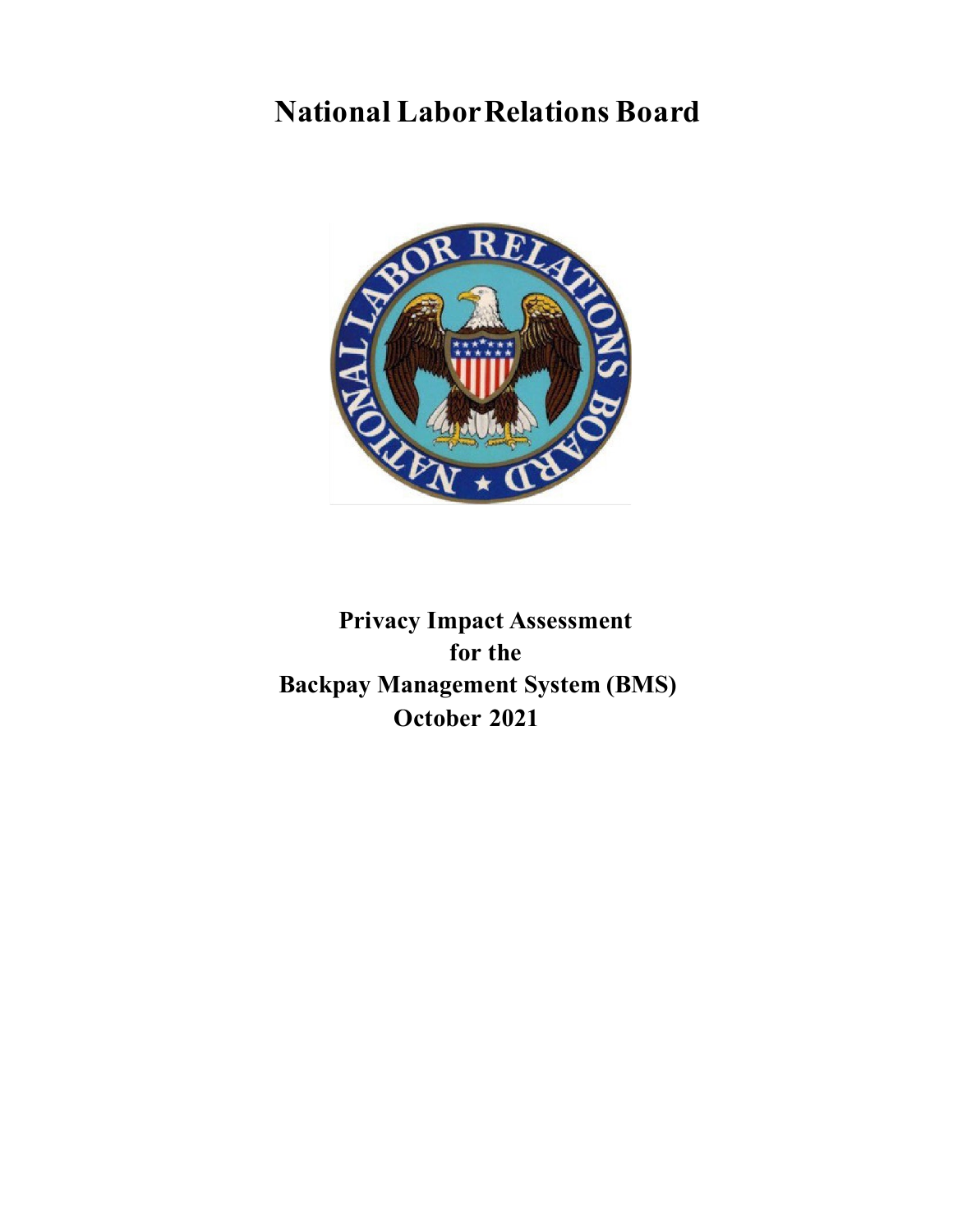# **Background**

Background of System: Rapid advancements in computer technology make it possible to store and retrieve vast amounts of data quickly and efficiently. These advancements have raised concerns about the impact of large, computerized information systems on the privacy of data subjects. Public concerns abouthighly integrated informationsystemsoperatedby the government make it imperative to commit to a positive and aggressive approach to protecting individual privacy. The collection, use,maintenance, and disseminationof information on individuals by the National Labor Relations Board (NLRB) requires a thorough collaborative analysis of legal, technical, security and privacy teams. Whether a system is automated, manual, or both, integration of privacy protections is a primary elementin the developmentof the system.

# **Purpose**

The purpose of the Privacy Impact Assessment (PIA) is to perform an analysis of how information is handled: (i) to ensure handling conforms to applicable legal, regulatory, and policy requirements regarding privacy; (ii) to determine the risks and effects of collecting, maintaining, and disseminating information in identifiable form in an electronic information system; and (iii) to examine and evaluate protections and alternative processes for handling information to mitigate potential privacy risks.

# **Agency Process**

NLRB's privacy compliance process is comprised of two phases. Phase 1, the *initial* assessment known as a Privacy Threshold Analysis (PTA), determines whether a formal PIA is necessary for the system. Following a review of the PTA, the Information Technology (IT) Security Officer along with the Privacy Officerwilldetermine if a more detailed PIA is necessary. If a more detailed PIA is necessary, the systemwillundergo Phase 2, a *detailed* assessment. Both phases require the gathering of system information on technical, legal, security, and privacy issues, along with identification and mitigation of privacy risks. PIA's are publishedto the public facing website, as NLRB's commitment to fostering transparency, regarding how the agency uses personally identifiable information (PII) to fulfill its mission.

# **Applicable Authorities Affecting Privacy Act Data**

- Privacy Act of 1974, as amended (5 U.S.C. § 552a), which affords individuals the right to privacy in records that are maintained and used by Federal agencies.
- E-Government Act of 2002 (44 U.S.C. § 3603), Section 208, which requires agencies to conduct privacy impact assessments(PIAs)in certain circumstances.
- The Federal Information Security Modernization Act of 2014 (FISMA) (44 U.S.C. Chapter 35).
- Matching and Privacy Act of 1988 (Public Law 100-503).
- OMB Circular A-130, Managing Information as a Strategic Resource (July 28, 2016), which establishes general policy forthe planning, budgeting, governance, acquisition, and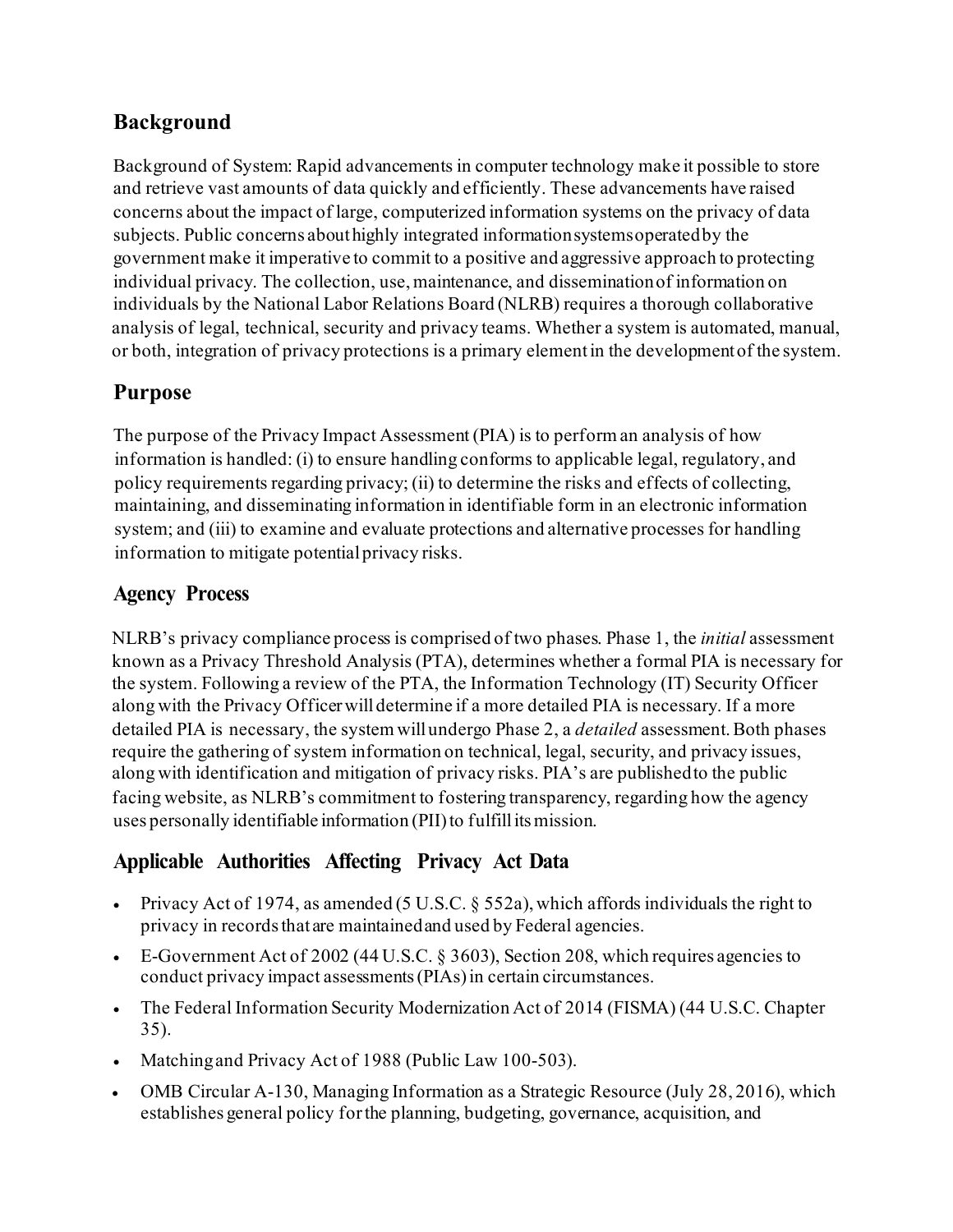management of Federal information, personnel, equipment, funds, IT resources and supporting infrastructure and services. The appendices to this Circular also include responsibilities for protectingFederal information resources and managing personally identifiable information(PII).

- OMB Memorandum M-03-22, OMB Guidance for Implementing the Privacy Provisions of the E-Government Act of 2002 (Sept. 26, 2003).
- Freedom of Information Act (FOIA), as amended (5 U.S.C.  $\S$  552), which provides for the disclosure of information maintained by Federal agencies to the public while allowing limited protections for privacy.

# **Privacy Impact Assessment**

### **SectionI Nature ofthe System:**

1. Provide the commonly used name of the system, spellingout any acronyms.If the system will be referred to by acronym, include that in parentheses after the name.

Backpay Management System (BMS)

2. In a few sentences, provides generalized description of the system and its purpose. Provide an explanation of how the system functions and what agency-based mission(s) the system fulfills.

The NLRB is authorized by the National Labor Relations Act to remedy unfair labor practices by issuing a backpay remedy to an individual, called a "discriminatee," for a monetary loss thatresults from an unfair labor practice. A chargedparty who owes backpay is generally referred to as a "respondent."However, in a fraction of the unfair labor practice cases involving backpay awards, the NLRB makes payments to the discriminatees on behalf of the respondent. The NLRBuses Backpay Management System (BMS) in such unfair labor practice cases where the NLRB is actively involved in the financial management (e.g., recording and receiving funds and making disbursements) of awards given to discriminatees. Once the NLRB receives the funds onbehalf of discriminatees, theyare depositedinto a deposit fundaccount with the U.S. Department of the Treasury and tracked. Upon finalization of the awards, discriminatees are issued funds and certain annual tax forms. The system also facilitates the efforts and responsibility of the NLRB to send certain tax forms, tax reports, and tax payments to the Internal Revenue Service (IRS) and the SocialSecurity Administration.

- 3. Describe the stage of development the systemis currently:
	- $\Box$  A new system which is --
		- $\Box$  Still in the planning stages.
		- $\Box$  Mid-way to launch.
		- $\Box$  Ready for launch. Anticipated Launch Date: Click or tap here to entertext.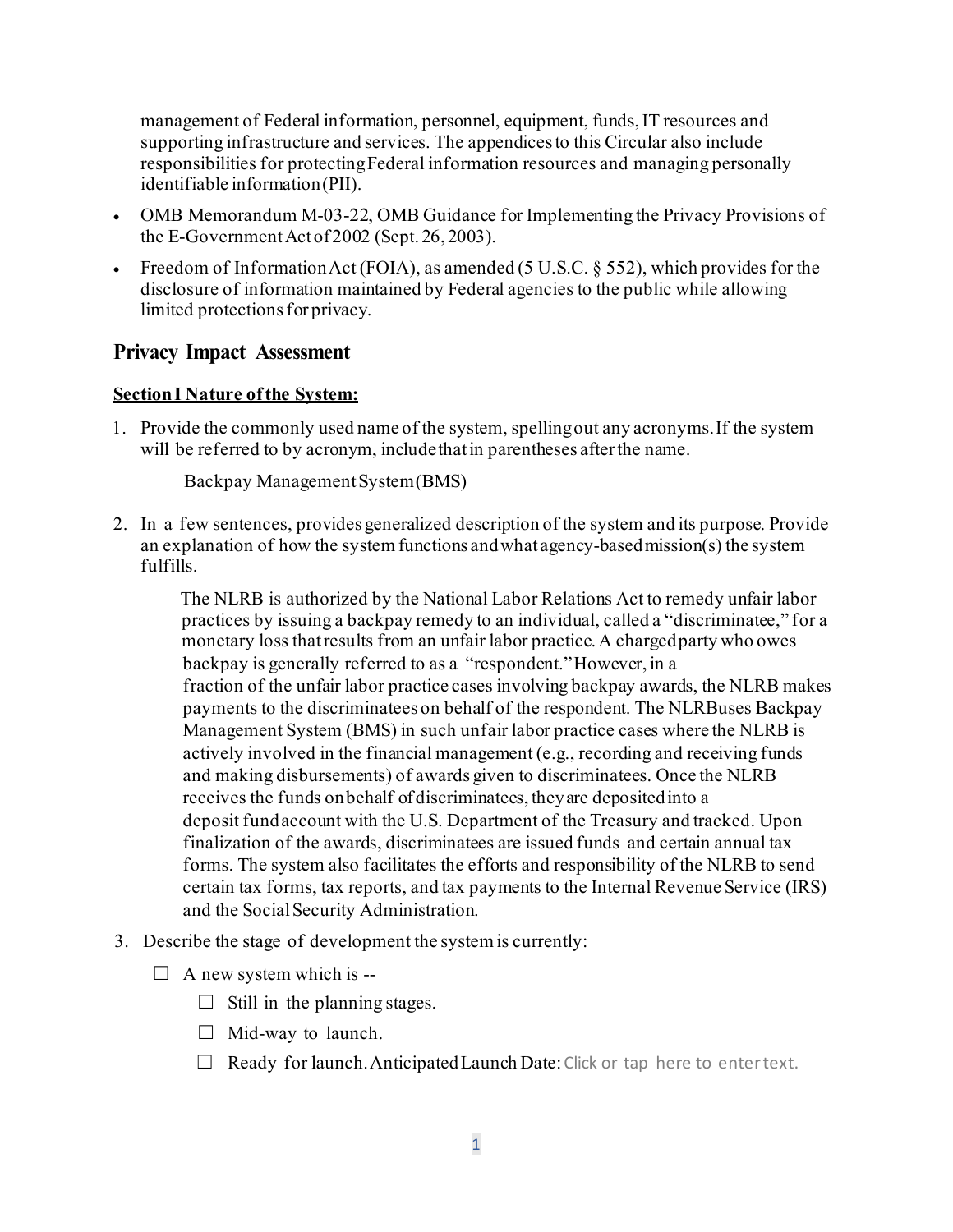- $\Box$  Proposals to change an existing system, the changes are:
	- $\Box$  Still in the planning stages.
	- $\Box$  Mid-way to launch.
	- □ Ready for launch. Anticipated Launch Date: Month/Day/Year
- $\boxtimes$  Other or Maintenance (Explain. Provide data required above for new or existing

systems.)

This is an existingsystem thatis in the maintenancestage. There are periodic releases that require a System Development LifeCycle (SDLC) approach; however, the overall system remains operational.

- 4. Is the system required by law or Executive Order?
	- ☒ No
	- $\Box$  Yes (Provide the law, Executive Order and NLRB policies and regulation)

#### **SectionIIData in the System:**

- 1. Will this system contain personal data elements? (See Definitions for a list ofcommon data elements considered personal.)
- $\Box$  No (See Section VIII)
- ☒ Yes (Continue)

2. Select those personal data elements or types of data elements the system will contain:

- ☐ Mother's Maiden Name
- ☒ Social Security Number or TruncatedSSN
- $\Box$  Date of Birth
- $\Box$  Place of Birth
- ☒ Home Address
- ☒ Home Phone Number
- ☒ Personal Cell Phone Number
- ☒ Personal E-Mail Address
- ☒ Work Phone Number
- ☒ Work E-Mail Address
- ☐ Driver's License Number
- ☐ Passport Number or Green Card Number
- $\Box$  Employee Number or Other Employee Identifier
- $\boxtimes$  Tax Identification Number
- ☒ Credit Card Number or Other Financial Account Number
- ☒ Employment or Salary Record
- $\Box$  Security Clearance Information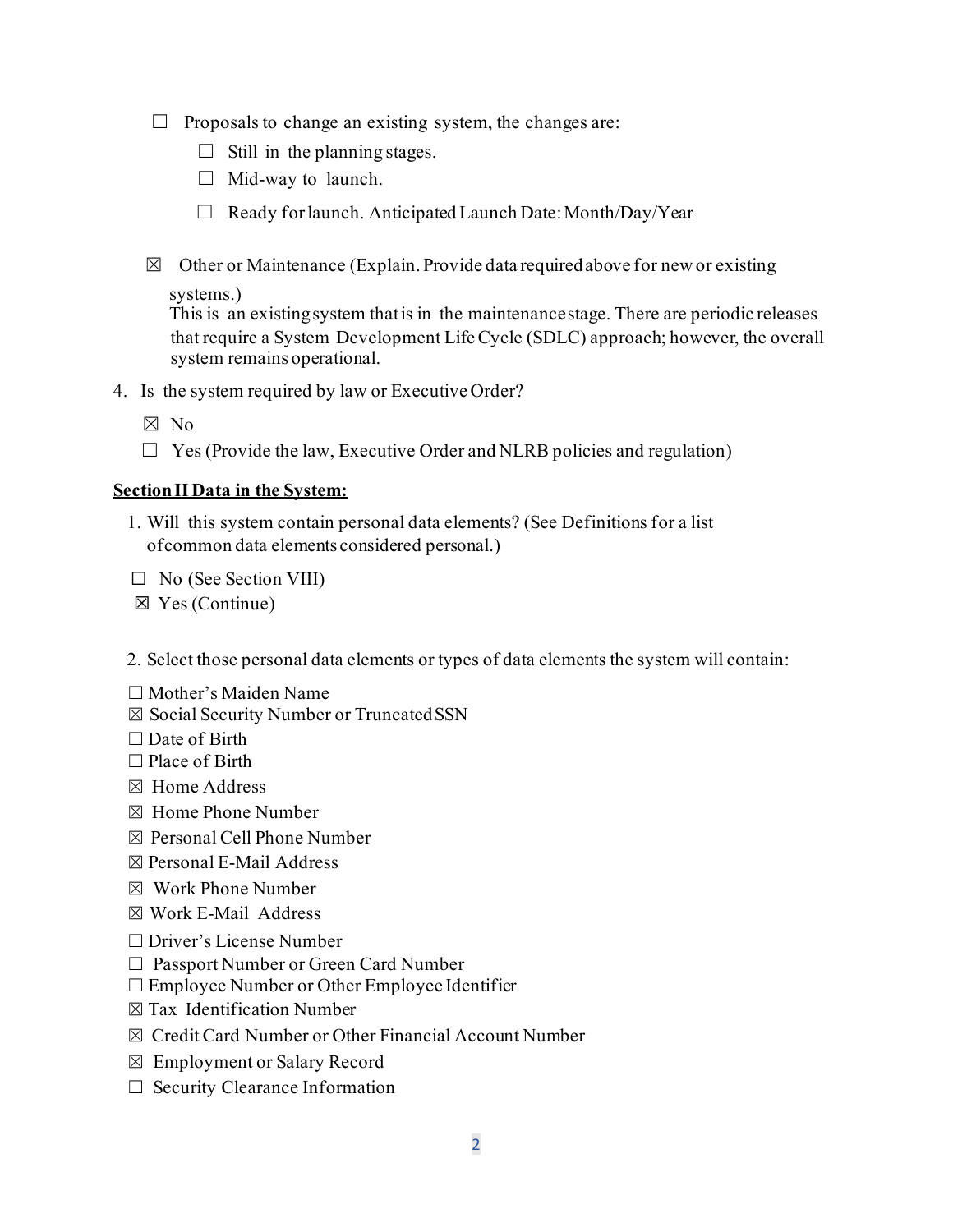$\boxtimes$  Date of death if applicable

 $\boxtimes$  Heir of deceased if applicable (which may include name and contact information about the discriminatee's potentialheirs for purposesof disbursing backpay funds to them as appropriate in the event of a discriminatee' s death)

☒ Payment amount

 $\boxtimes$  For sole proprietor respondents: businessname

 $\boxtimes$  For sole proprietor respondents: Employer Identification Number (EIN)

 $\boxtimes$  For sole proprietor respondents: business address

 $\boxtimes$  For sole proprietor respondents: business phone

 $\boxtimes$  For sole proprietor respondents: business fax

☒ For sole proprietor respondents: name of business's main person to contact for communications

3. What are the sources of the personal informationin the system? (Check all that apply.)

 $\boxtimes$  NLRB files or databases. Regional offices maintain addresses and contacts of discriminatees. Another source isthe Agency's electronic case management system (NxGen).

 $\boxtimes$  Non-NLRB files or databases. The discriminatee list is provided by the discriminatees' employers. Unions and law firms representing an individual or group of discriminatees may provide the personal information. Additionally, deposit information, (including type, dates, and number) check number and amount from the Over-the-Counter (OTCnet) and/or the Treasury Offset Program (TOP) will be entered into BMS.

- $\Box$  State and local agencies.
- $\boxtimes$  The record subject himself/herself.
- $\square$  Supervisors
- $\Box$  Other third-party sources. (List)
- 4. Are the personal data elements described in detail and itemized in a record layout or other document? If yes, provide the name of the document/form and attach a copy.

Yes, the Regional Office Accounting Manual

- 5. Review the list of personal data elements you currently collect. Is each data element essential to perform some official function? *[This question only pertains to data elements you specifically solicit. Provide explanation in the additional information section as to personal data that may be voluntarily provided in a "Remarks, "Comments," "Explanation," or similar type of block where the individual is free to add information ofhis choosing.]*
	- $\boxtimes$  5a. Yes, all data elements solicited are absolutely essential. (Go to Section III)
	- $\Box$  5b. Some of the solicited data elements are nice to have but not essential.
	- $\Box$  5c. None of the personal data elements are necessary. The program could function efficiently withoutpersonal data.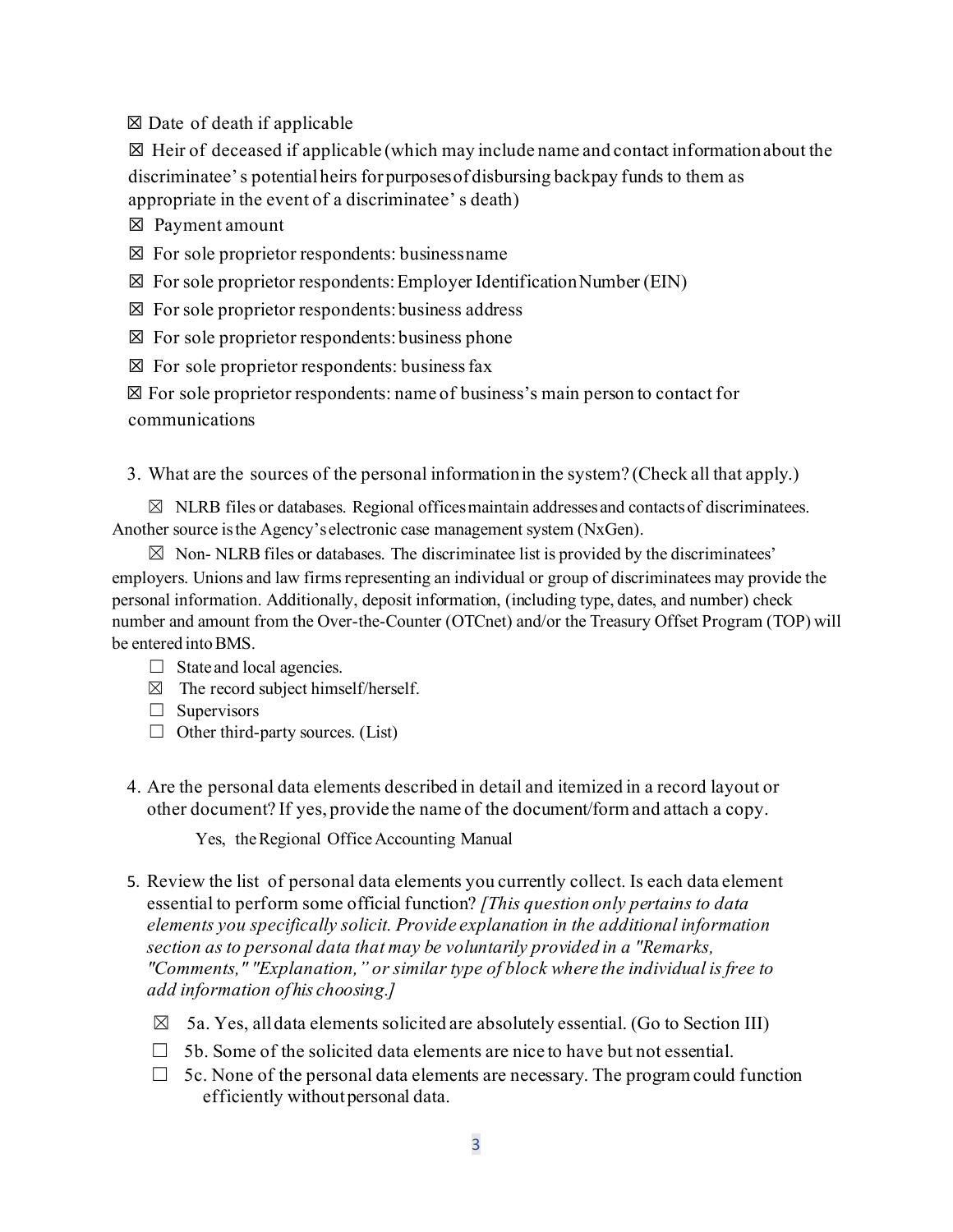**6.** If you checked blocks 5b or 5c above, list the data elements that are not essential.

#### **Section III Verifying Data:**

- 1. For data collected from sources other than NLRB records and the record subject, describe how the data willbe verified for-
	- a. Accuracy:
	- b. Completeness:
	- c. Relevance:
	- d. Timeliness:

Data are collected and verified for Accuracy, Completeness,Relevancy andTimeliness by the regional compliance officer.

2. Describe your procedures for determining if data have been tampered with by unauthorized persons. Do not go into so much detail as to compromise systemsecurity).

The application resides on existingNLRB platforms that are protected by the NLRB firewall and intrusion detection systems. The data and system files are restricted to user'spersonal computers and accessto local area network file locations.

### **Section IV Access to the Data:**

1. Who will have access to the data in the system (Users, Managers, System Administrator, Developers, Others)?

Regional compliance officers, compliance assistants, supervisors,regional directors or their designee, Operations Management, and the Finance Branch.

2. How is right of access to the data by a user determined?

The Finance Director determines who, in the Finance Branch, needs access to the system and based upon the functions assignedto the employee.

3. Are criteria, procedures, controls, and responsibilities regardingaccess documented?

Yes, NLRB documented security and privacy related procedures governing access to BMS in accordance with Federallaws and requirements.

4. What controls are in place to prevent the misuse (e.g. browsing) of data by those individuals having access? Do not go into so much detail as to compromise systemsecurity.

The access control is implementedby user role authorization, anddata encryption.

5. Do other systems share data or have accessto data in this system?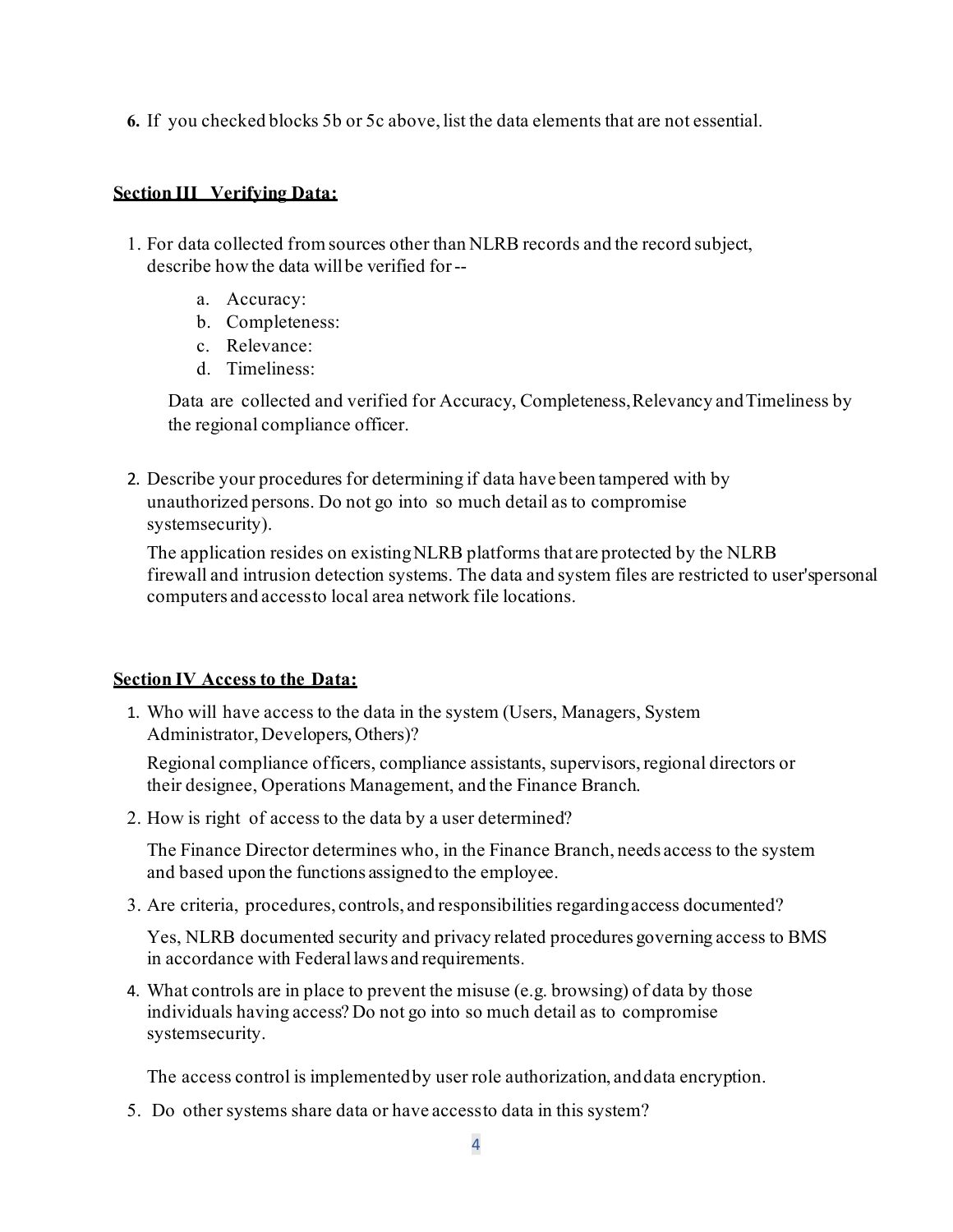- ☒ No
- $\Box$  Yes (Explain)
- 6. Will other non-NLRB agencies share data or have direct access to data in this system (International, Federal, State,Local,Other)?
	- $\boxtimes$  No (Go to Question IV-9)
	- $\Box$  Yes (List each agency by name or type, (e.g., law enforcement activities; Social Security Administration, etc.) andbrieflyprovidethe purpose of the access.)
- 7. How will the system ensure that agencies only get the needed information to fulfill their official functions?
- 8. Who will be responsible for protecting the privacy rights of individuals and employees affectedby the interface betweenagencies?
- 9. Who is responsible for assuring proper use of the data? Provide name, title, mailing address and current telephone number.)

Kimberly S. Jackson Associate Chief Financial Officer, Finance [Kimberly.Jackson@nlrb.gov](mailto:Isabel.McConnell@nlrb.gov) Phone: 202-273-4226

#### **Section V Attributes of the PersonalData:**

- 1. Is the use of the personal data both relevant and necessary to the purpose for which the system is being designed?
	- $\Box$  No (Explain)
		- ☒ Yes
- 2. Will the system derive new data or create previously unavailable data about an individual through a data aggregation process?
	- $\boxtimes$  No (Go to Section VI.)
	- $\Box$  Yes (Continue)
- 2a. Will the new data be placed in the individual's employment or other type of record (whether manual or electronic) that is retrieved by name, SSN, or another personal identifier?

 $\Box$  No

- $\Box$  Yes (Identify the record/database, or type of record/database.)
- $\Box$  Not Applicable
- 2b. Can the system make determinations about individuals or employees that would not be possible without the new data?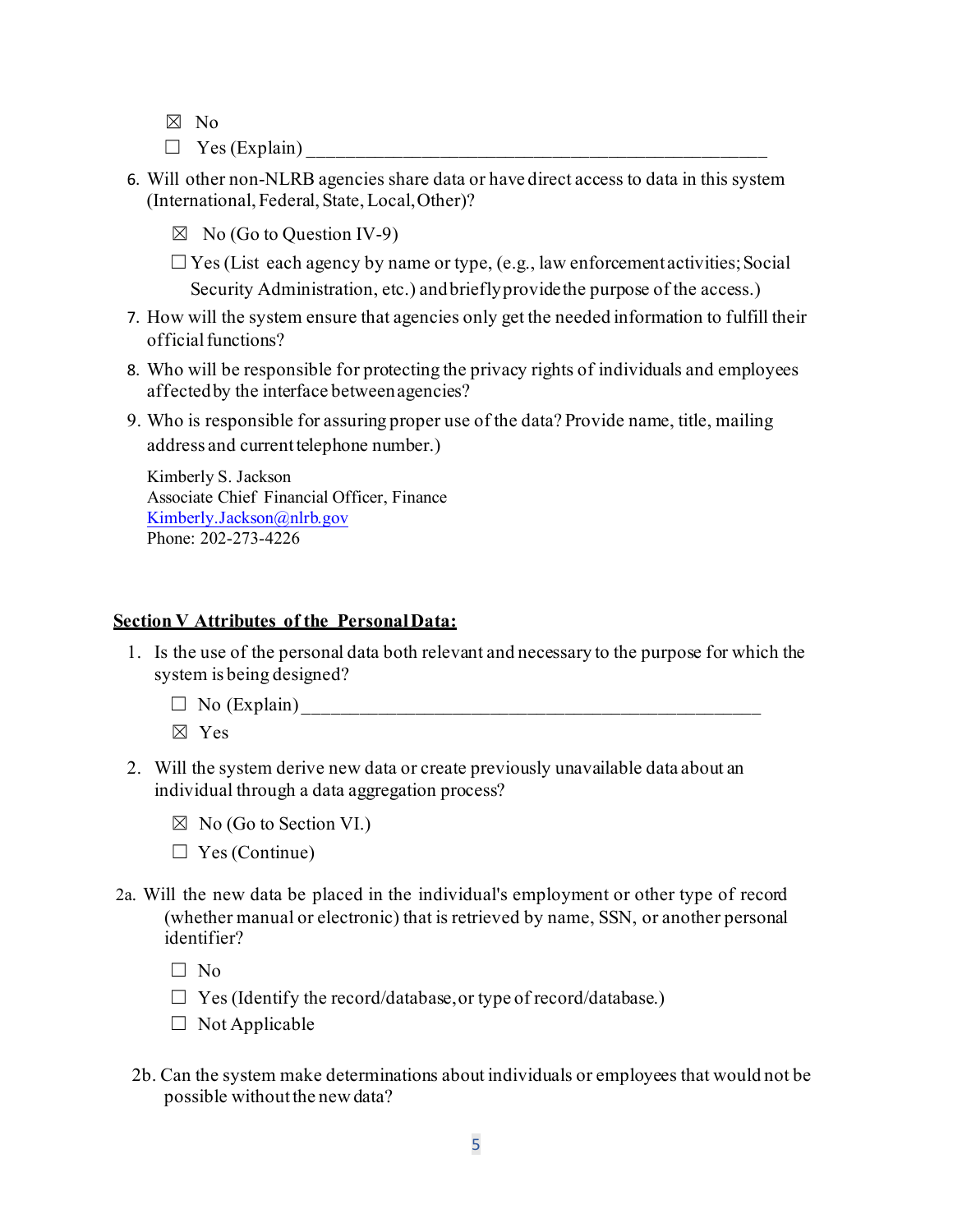☐ No  $\Box$  Yes (Explain)  $\Box$  Not Applicable

2c. Will the data be retrieved by personal identifier (name, SSN, employee number, computer ID number, etc.)? The data can be retrieved by name, but data relating to individuals are notdisclosed to the public.

 $\Box$  No (Go to Section VI.)

 $\Box$  Yes (List retrieval fields)

 $\Box$  Not Applicable

2d. Are there potential effects on the due process rights of citizens and lawfully admitted aliens? 2d-l. Consolidation and linkage of files and systems?

| $N_{\Omega}$                                                  | Yes | Not Applicable |  |
|---------------------------------------------------------------|-----|----------------|--|
| 2d-2. Derivation of data?                                     |     |                |  |
| No.                                                           | Yes | Not Applicable |  |
| 2d-3. Accelerated information processing and decision-making? |     |                |  |
| - No                                                          | Yes | Not Applicable |  |
| 2d-4. Use of new technologies?                                |     |                |  |
|                                                               | Yes | Not Applicable |  |

2e. How are any effects discussed in 2d-1 through 2d-4 to be mitigated?

## **SectionVI Maintenance ofAdministrative Controls:**

1. Describe how the system and its use will ensure equitable treatment of individuals. If the system is operated in more than one site, also include a discussion of how consistent use of the system and data will be maintained in all sites.

The system is designed to facilitate the NLRB's fiduciary obligation to manage the funds related to the accurate and timely issuance of monetary awards to discriminatees.

2. Explain the possibility of disparate treatmentof individuals or groups.

The remotest possibility of disparate treatment might occur when the occasional discriminatee does not provide a timely residential address or fails to cash an award check within the time specified by the U.S. Departmentofthe Treasury.

3. What are the retention periods for the data in this system?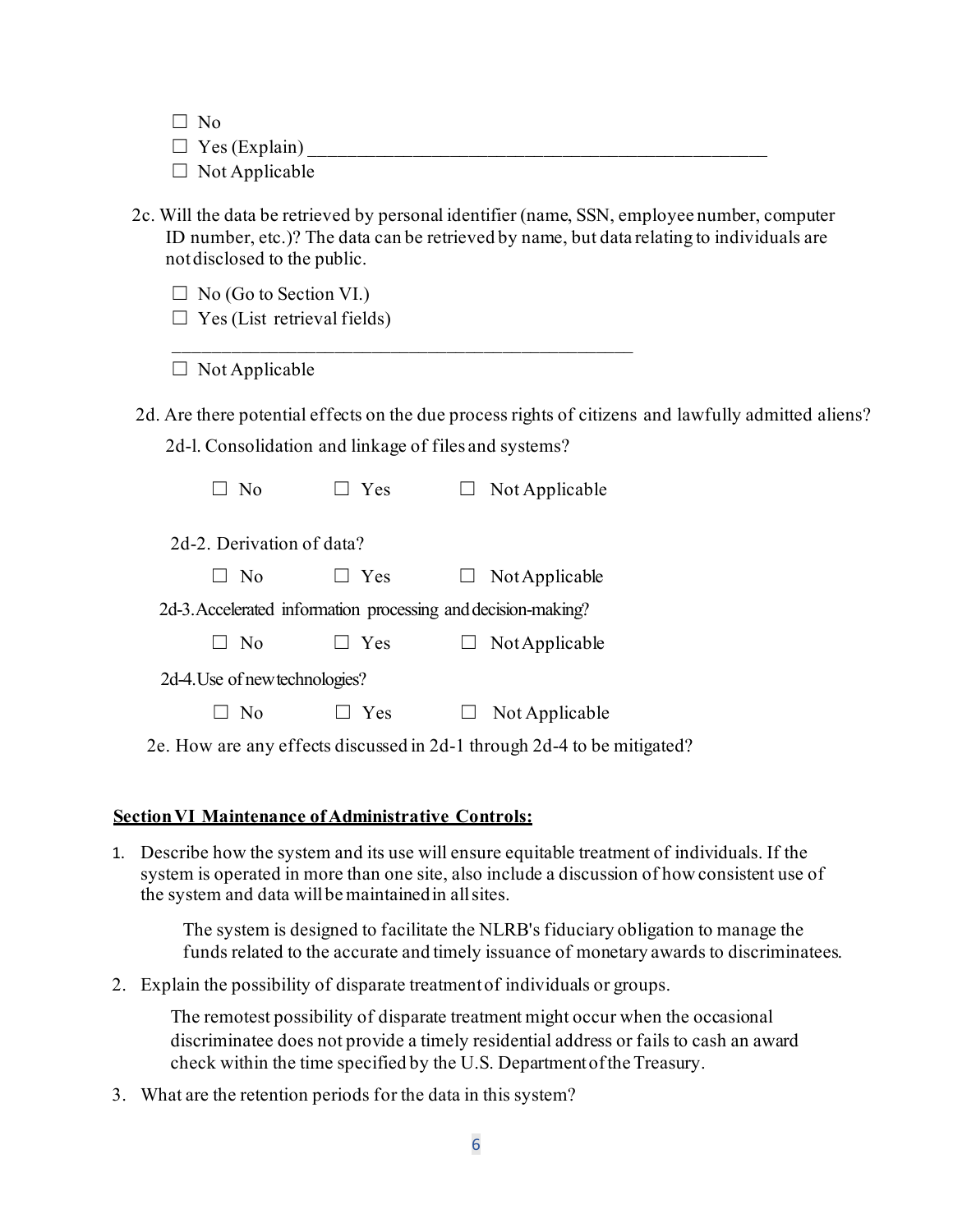Records will be retained and disposed of in accordance with the NLRB's Request for Records Disposition Authority, Records Schedule Number DAA-0025-2017-0001, under the Back Pay Administration disposition (Disposition Authority Number DM-0025-2017-0001-0006), approved by NARA on April 9, 2018. This schedule provides that backpay information is scheduled for "temporary" retention: "Destroy7 year(s) after case is closed".

3a. Does your retentionperiod agree with that listed in Appendix I, of the NLRBFiles? Management and Records Disposition Handbook?

No (Provide Explanation)

 $\boxtimes$  Yes (List disposal rule from the Appendix I of NLRB Files Management & Records Disposition Handbook)

Records will be retained and disposed of in accordance with the NLRB's Request for Records Disposition Authority, Records Schedule Number DAA-0025-2017-0001, under the Back Pay Administration disposition (Disposition Authority Number DM-0025-2017- 0001-0006), approved byNARAon April9, 2018.

3b. What are the procedures for eliminatingthe data at the end of the retention period?

The procedures for eliminatingthe data at the end of the retention period are as follows:

At the beginning of each quarter the OCIO generates a list of closed cases from NXGEN. Closed cases that have been closed for seven (7) years are provided to Operations and Finance for validation. After confirmation of the list the OCIO extracts the closed cases from BMSand prepares them for submission to NARA. The extracted cases are then deleted.

3c. Where are the elimination of data procedures documented as discussed in Question 3b above?

The elimination of data procedures are documented in the BMS' user community site in SharePoint.

- 3d. Is the system using technologies in ways that the NLRB has not previously? employed (e.g. Caller-ID, surveillance,etc.)?
	- $\boxtimes$  No (Continue.)
	- $\Box$  Yes (Identify the technology and describe how these technologies affect individual privacy) \_
- 3e. Will this system provide the capability to identify, locate, and monitor individuals?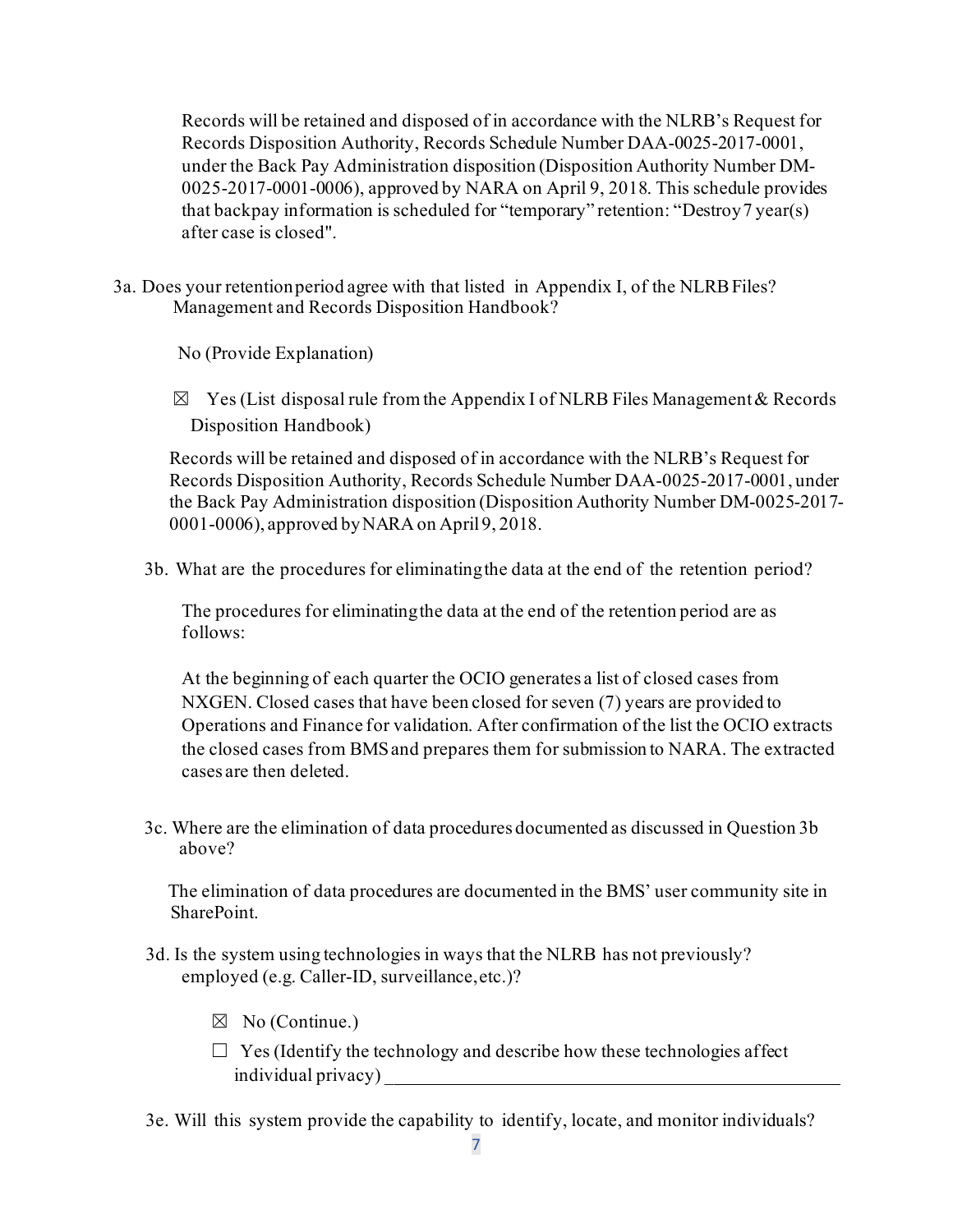- $\Box$  No
- $\boxtimes$  Yes (Provide Explanation)

BMS has contact info for discriminatees.

- 3f. Will this system provide the capability to identify, locate, and monitor groups of people?
	- $\Box$  No
	- $\boxtimes$  Yes (Provide Explanation)

People can be grouped by a case number.

3g. What controls will be used to prevent unauthorized monitoring? Do notdescribe your controls and procedures in so much detail as to compromise system security.

OCIO IT Security scheme

### **Section VII Interface with Privacy Act Systems of Records:**

- 1. Does this system currently operate under an existing NLRB or Government-Wide Privacy Act system of records? NLRB and Government Wide systems are described at: *[http://www.access.gpo.gov/su\\_docs/aces/PrivacyAct.shtml](http://www.access.gpo.gov/su_docs/aces/PrivacyAct.shtml)* and [https://www.whitehouse.gov/omb/memoranda\\_m99-05-c/](https://www.whitehouse.gov/omb/memoranda_m99-05-c/)
	- $\boxtimes$  No (Go to Section VIII)
	- $\Box$  Yes (Continue)
- 2. Provide the identifyingnumber and name of each system.
- 3. If an existing NLRB Privacy Act system of records is being modified, will the system notice require amendment or alteration? Provide a list all proposed changes. Consider the following, will you be collectingnew data elements not previously approved for collection; usingthe data for new internalpurposes;sharingthe data with new non-NLRB agencies; keepingthe records longer; creating new locations of data, etc.?)
	- ☐ No
	- $\Box$  Yes (Explanation of changes)
	- $\Box$  Not Applicable
- 4. If the system currently operates under an existing Government-Wide Privacy Act system of records notice, are your proposed modifications in agreement with the existingnotice?
	- $\Box$  No (Explanation of changes)
	- $\Box$  Yes (Go to Section VIII)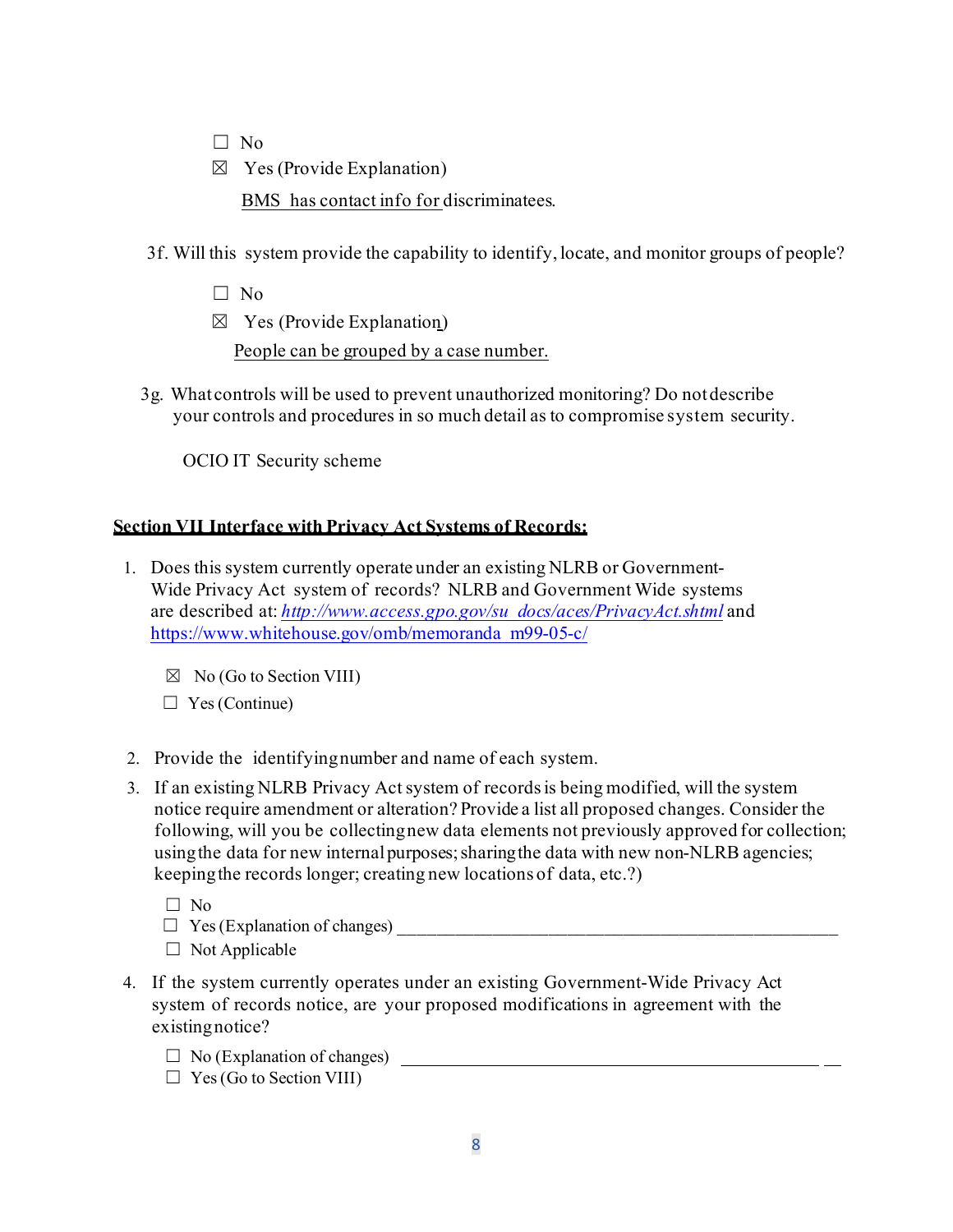- $\Box$  Not Applicable
- 5. If you answered "no" to **Section VII Number 4** above, have you consulted with the government agency that "owns" the government-wide system in determining if they approve of your modifications, and intend to amend or alter the existing notice to accommodate your needs?

☐ No

- $\Box$  Yes (Provide the name and contact information of the official with responsibility for the government-wide system) \_\_\_\_\_\_\_\_\_\_\_\_\_\_\_\_\_\_\_\_\_\_\_\_\_\_\_\_\_\_\_\_\_\_\_\_\_\_\_\_\_\_\_\_\_\_\_\_\_
- $\Box$  Not Applicable
- 6. Is there an Authority to Operate of record within OCIO'sFISMA tracking system?
	- ☐ Unknown
	- ☐ No
	- □ Yes (Please provide the determination of Low/Moderate/High/Undefined for each of the following:)

Confidentiality - Moderate

Integrity - Moderate

Availability - Moderate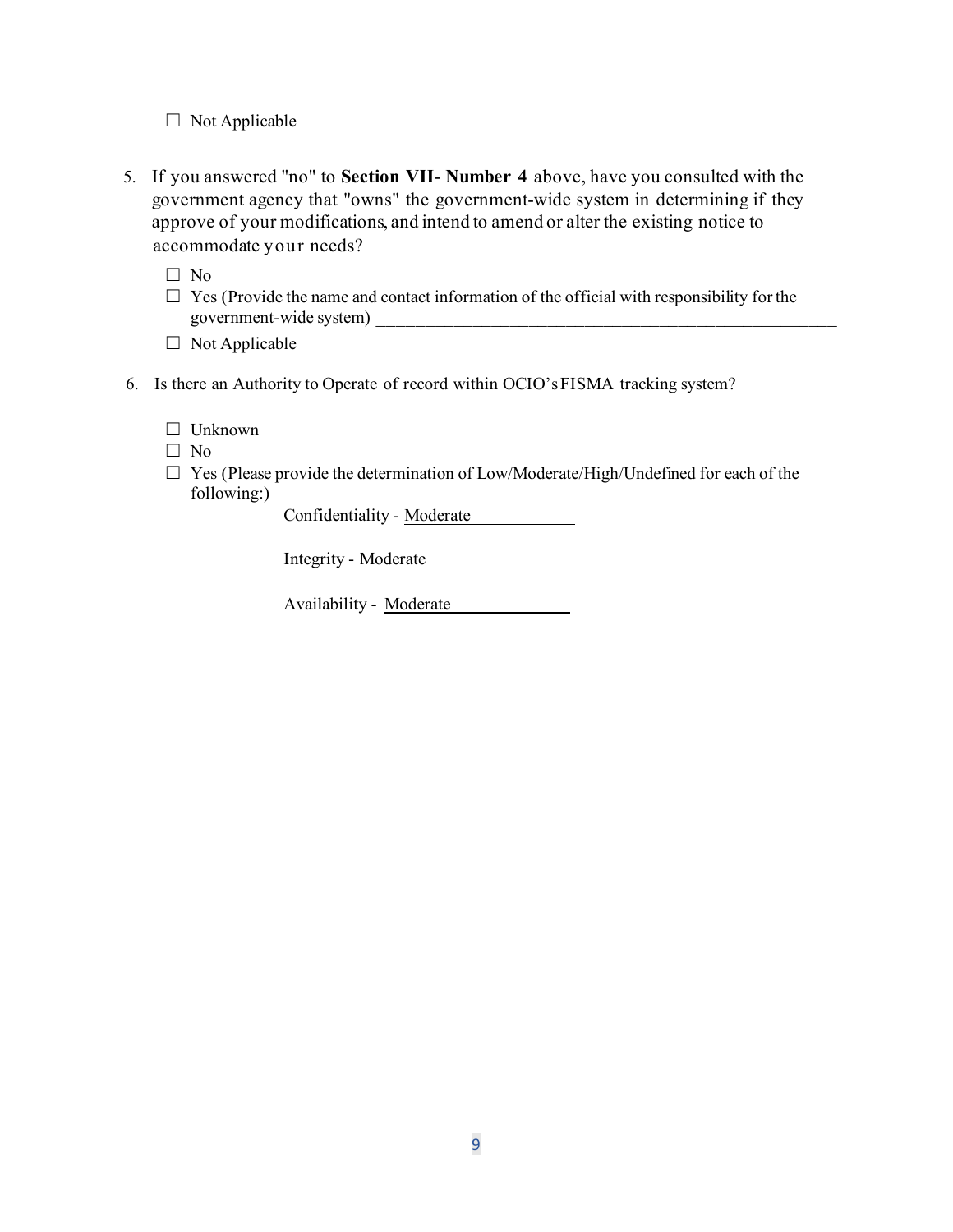### **SectionVIII. Certification: Personnel Security Files**

I have read and understand the purpose of this assessment. I have reviewed the definition of "personaldata" and have accurately listed the personal data elements collected or accurately answered all questions containedin this Privacy Impact Assessment.

| System Owner Name            | Kimberly S. Jackson                                   |
|------------------------------|-------------------------------------------------------|
| <b>System Owner Title</b>    | Associate Chief Financial Officer, Finance            |
| System Owner E-mail Address  | Kimberly.Jackson@nlrb.gov                             |
| System Owner Telephone & Fax | $(202)$ 273-4226                                      |
| Number                       |                                                       |
| System Owner's               | KIMBERLY JACKSON Digitally signed by KIMBERLY JACKSON |
| Signature/Date               |                                                       |

| <b>IT Security Officer's Name</b>                                      | Chris Lambeth                                                                                                           |
|------------------------------------------------------------------------|-------------------------------------------------------------------------------------------------------------------------|
| IT Security Officer Title                                              | Chief Information Security Officer                                                                                      |
| IT Security Officer's E-mail Address Christopher. Lambeth $@n$ ltb.gov |                                                                                                                         |
| <b>IT Security Officer's Telephone</b>                                 | $(202)$ 273-1853                                                                                                        |
| IT Security Officer's<br>Signature/Date                                | Digitally signed by CHRISTOPHER<br><b>CHRISTOPHER</b><br>LAMBETH<br><b>LAMBETH</b><br>Date: 2021.10.01 14:54:48 -04'00' |

| Records Management Officer's     | Kenneth Williams                                                                                     |  |
|----------------------------------|------------------------------------------------------------------------------------------------------|--|
| Name                             |                                                                                                      |  |
| Records Management Officer Title | Supervisory Records and Information                                                                  |  |
|                                  | Management Specialist                                                                                |  |
| Records Management Officer's E-  | Kenneth. Williams $(a)$ n lrb.gov                                                                    |  |
| mail Address                     |                                                                                                      |  |
| Records Management Officer's     | $(202)$ 273-2833                                                                                     |  |
| Records Management Officer's     | Digitally signed by KENNETH WILLIAMS<br>Date: 2021.10.04 07:54:26 -04'00'<br><b>KENNETH WILLIAMS</b> |  |
| Signature/Date                   |                                                                                                      |  |

| Privacy Officer's Name              | Virginia Ephraim                                           |
|-------------------------------------|------------------------------------------------------------|
| Privacy Officer Title               | Information Security, Compliance and Privacy<br>Specialist |
| Privacy Officer's E-mail Address    | Virginia. Ephraim@nlrb.gov                                 |
| Privacy Officer's Telephone         | $(202)$ 273-0010                                           |
| Privacy Officer's<br>Signature/Date | VIRGINIA EPHRAIM Digitally signed by VIRGINIA EPHRAIM      |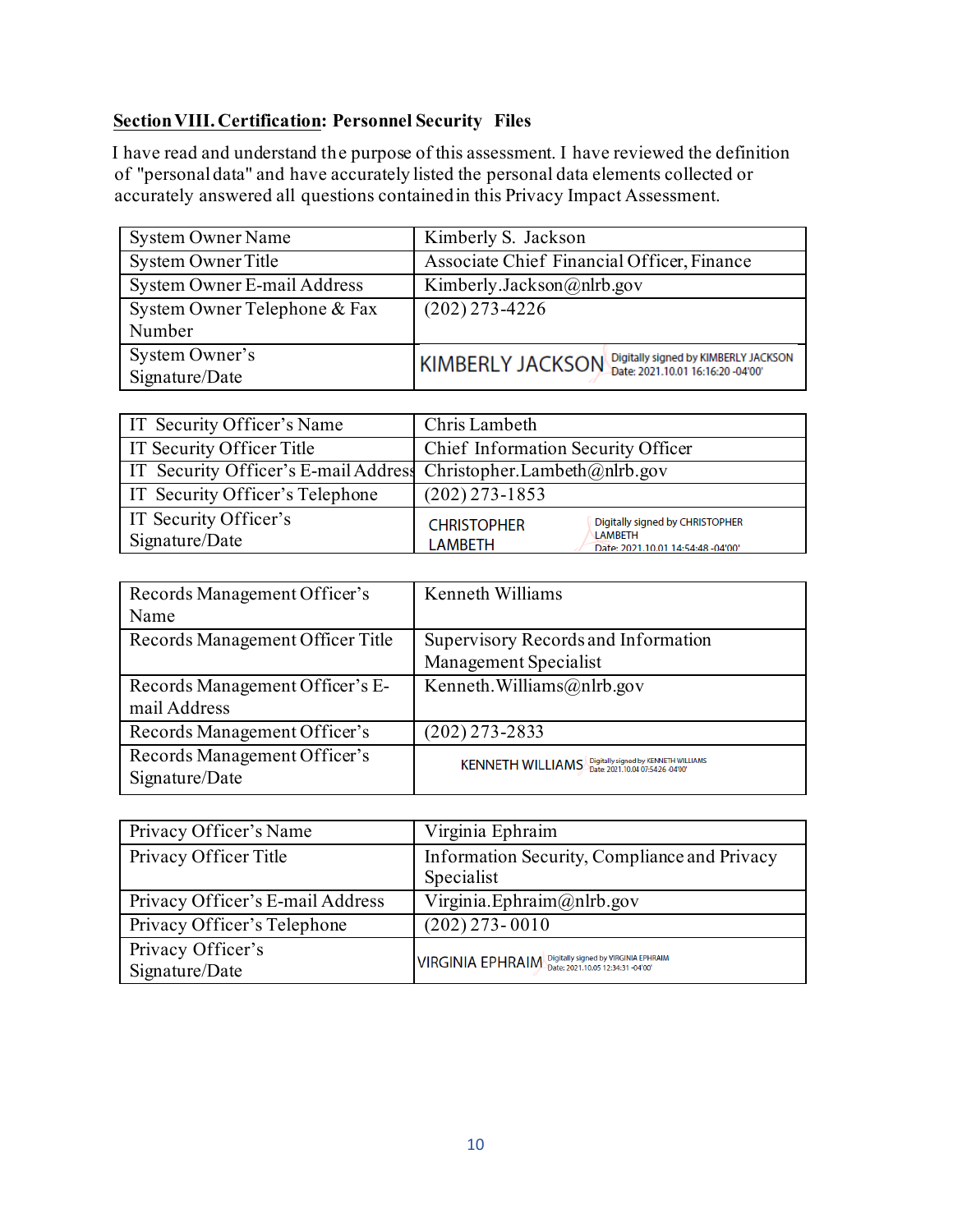| OCIO Deputy OCIO Name              | Eric Marks                                                                                                                                                                   |
|------------------------------------|------------------------------------------------------------------------------------------------------------------------------------------------------------------------------|
| OCIO Deputy OCIO Title             | Deputy Chief Information Officer                                                                                                                                             |
| Deputy CIO's E-mail Address        | $\overline{\text{Eric.Marks}}$ @nlrb.gov                                                                                                                                     |
| OCIO Deputy OCIO Telephone         | $(202)$ 273-4131                                                                                                                                                             |
| OCIO Deputy OCIO<br>Signature/Date | <b>CHARLES MARKS</b> Digitally signed by CHARLES MARKS<br>COMPROVER DISCOVER DEL SCAND DEL SON CONTRACT DESCRIPTION OF Relations Board,<br>Date: 2021.10.05 14:44:19 -04'00' |

| OCIO CIO Name             | Prem Aburvasamy                                     |
|---------------------------|-----------------------------------------------------|
| OCIO CIO Title            | Chief Information Officer                           |
| OCIO CIO's E-mail Address | Prem.aburvasamy@nlrb.gov                            |
| OCIO CIO Telephone        | $(202)$ 273-3925                                    |
| OCIO CIO                  |                                                     |
| Signature/Date            | PREM ABURVASAMY Digitally signed by PREM ABURVASAMY |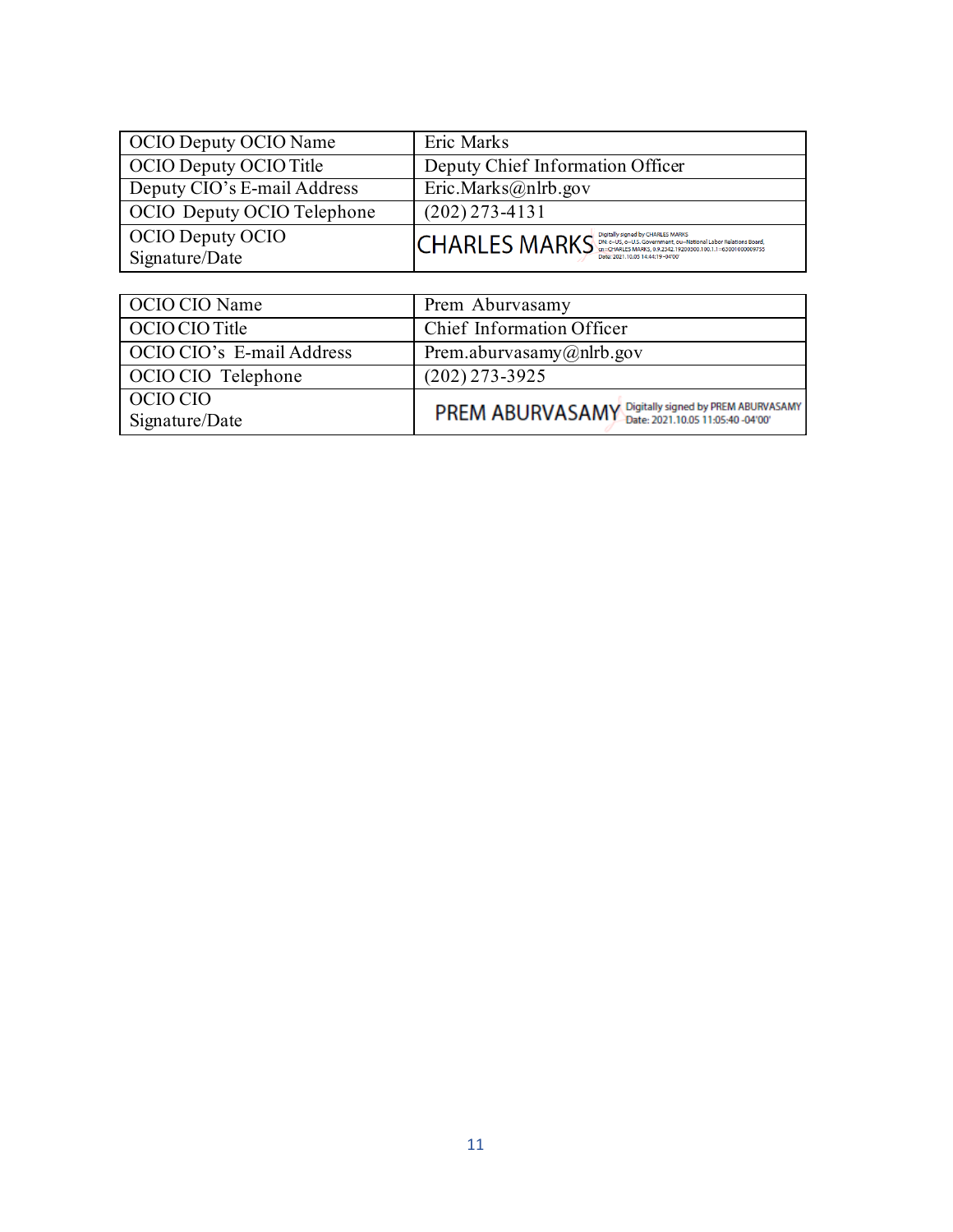#### **Definitions**

*Accounting of Disclosures –* a record showing all third-party disclosures made from a system. The disclosure accounting shows the date, recipient name, recipient address, purpose, and the data elements disclosed. You need not account for disclosures made to NLRB employees who require access to the data to perform official duties.

*Accuracy* – within sufficient tolerance for error to assure the quality of the record in terms of its use in making a determination.

*Completeness* – all elements necessary for making a determination are present before such determination is made.

*Determination* – any decision affecting an individual which, in whole or in part, is based on information contained in the record andwhich ismadeby any person or agency.

*Disclosure* – the transfer of any personal information from a system of records by any means of communication (oral, written, electronic, mechanical, or actual review) to any person, private entity, or government agency, other than the subject of the record, the subject's designated agent, or the subject's legal guardian.

*Necessary* – a threshold of need for an element of information greater than mere relevance and utility. A data element is "necessary" if the program cannot function properly or efficientlywithout it.

*Personal Data* – data about an individual that is personal in nature. Personal data may consist of home address; home email address; home telephone numbers; date and place of birth; marital status; names of spouse and children; financial, credit, and medical data; SSN; take home pay; credit card account numbers; mother's maiden name; other names used; government life and health insurance options elected; criminal history; for individuals assigned to (or about to be assigned to) overseas, sensitive, or routinely duty stations, their names, duty stations, duty addresses, and duty telephone numbers; performance ratings; race and national origin data; citizenship; religion; annual and sick leave use and balances; security clearance information; drug test results; and the fact of participation in rehabilitation or employee assistance programs. The following data elements are **NOT** normally considered personal: U.S. based work addresses and work telephone numbers; position data; performance elements; date of rank; source of commission; education level; education and training paid for by the government; job related certifications; current and past annual salary rates (but not take home pay); position titles; occupational series; and current and past grades. **NOTE: If you are not sure if the data elements you plan to collect are considered "personal," contactNLRB PrivacyOfficer.**

*Record* – **any** item, collection or grouping of information about an individual and identifiable to that individual that ismaintained by an agency.

*Relevance* – limitation to only those elements of information which clearly bear on the determination(s) for which the records are intended. A data element is "relevant" if you cannot make a determination without it.

*Routine Use* – the disclosure of a record outside the National Labor Relations Board for a use that is compatible with the purpose for which the information was collected and maintained. The "Routine Users" that have been authorized access to each NLRB data system are listed in the governingNLRBor government-widePrivacyAct system notice.